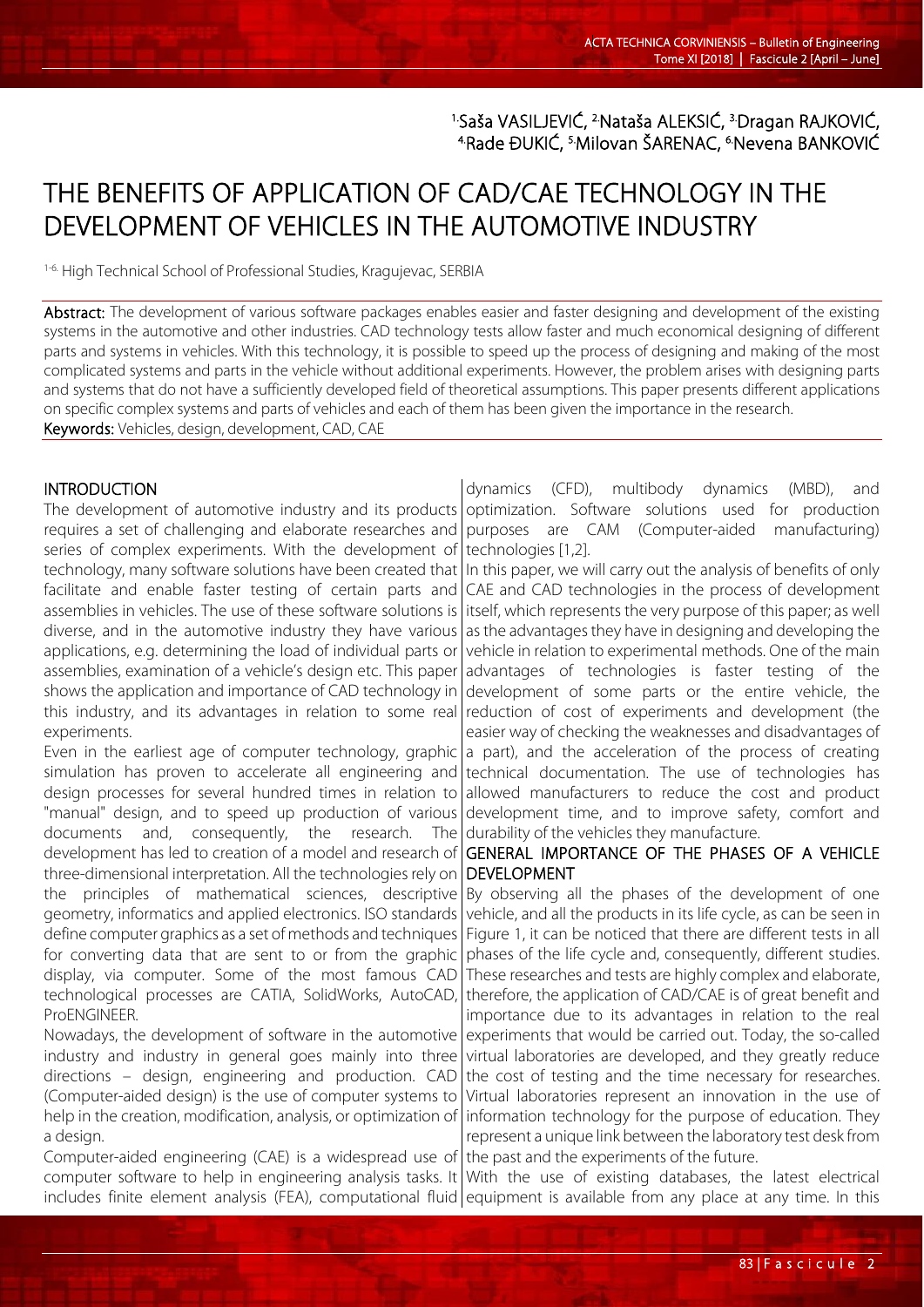phase, the exactness of technical documentation is of great importance, thus, CAD technology is used for the making of accurate and precise technical documentation.



Figure 1. An overview of tests and researches in the product's (vehicle's) life cycle

The next type of vehicle testing is testing of new innovations, which implies possible changes to already existing systems, in this case, on vehicles. The tests regarding the mentioned changes are completed with the help of CAE technologies. With this technology, the characteristics of such an altered system with all these innovations can be freely determined. Such testing, or a research, represents an option that in relation to some physical researches enables the development and testing of these examinations with many changes and possibilities it has provided.

When using a products, in this case a vehicle, its reliability is of great importance – CAE technology allows us to accurately determine the reliability of each vehicle system, even after a longer period of its being used.

#### COMPARISON OF VIRTUAL AND PHYSICAL EXPERIMENTS

Testing was an important part of product development in the past. The weaknesses of a design could be detected by testing before the product came into the customer's hands. However, the ability to carry out a thorough analysis of many aspects of a design using the computer-assisted engineering (CAE) tools has reached the point where "virtual" product development can be considered to be a realistic proposal. Virtual experiments have certain advantages, namely the ability to control the experiment, the repeatability of performance and results, the ability to perform accelerated tests, the safety of the experiment implementation, the ability to simulate real conditions, the ability to optimize the implementation of the experiment, the specific experiment implementation plan. The development of a new product is one of the most powerful and most difficult activities in the industry.

In addition to the mentioned advantages, the use of technologies considerably reduces the cost of testing and the research. The security is very important, as well as the

repeatability of the experiment, because some researches can be extremely expensive; therefore physical testing can be carried once, and with CAE technology it can be repeated.

# Cases when it is not possible to apply CAD/CAE technologies

Despite the development of the existing technologies, there are cases when it is not possible to apply modern technology in the development and research of some systems, or in the automotive industry in the development of certain systems in the vehicle.

The reason for this is that certain theories or some phenomena have not been sufficiently explored, thus simulations cannot be properly or at all completed. There are also simulations that are extremely difficult because it is hard to simulate some physical phenomena, therefore the software is not sufficiently developed. For example, the analysis of the fatigue of the hot exhaust system is currently extremely difficult for simulation (due to uncertainties about the properties of the material, the crack propagation at elevated temperatures, the influence of the geometry of the welds and the change in the properties of the material at elevated temperature), but it is relatively easy to set the exhaust system to the engine and perform a test in order to determine whether the exhaust system will develop cracks. Such systems are often better developed using traditional physical testing. Also, if the working conditions are not specified, then it is very difficult to have confidence in the results of the virtual experiment.

#### Application of CAD/CAE technology in designing a vehicle

Advanced technologies have a major role in designing vehicles in the automotive industry because it is possible to accurately model the desired shape of a vehicle. With the use of these technologies we have an overview in the design phase, because creating 3D parts in the space provides an ideal insight into geometry, keeping in mind that the body of the vehicle itself has a large number of parts, the defined elements are easily grouped into assemblies and subassemblies.



Figure 2. An overview of a vehicle design development, [3]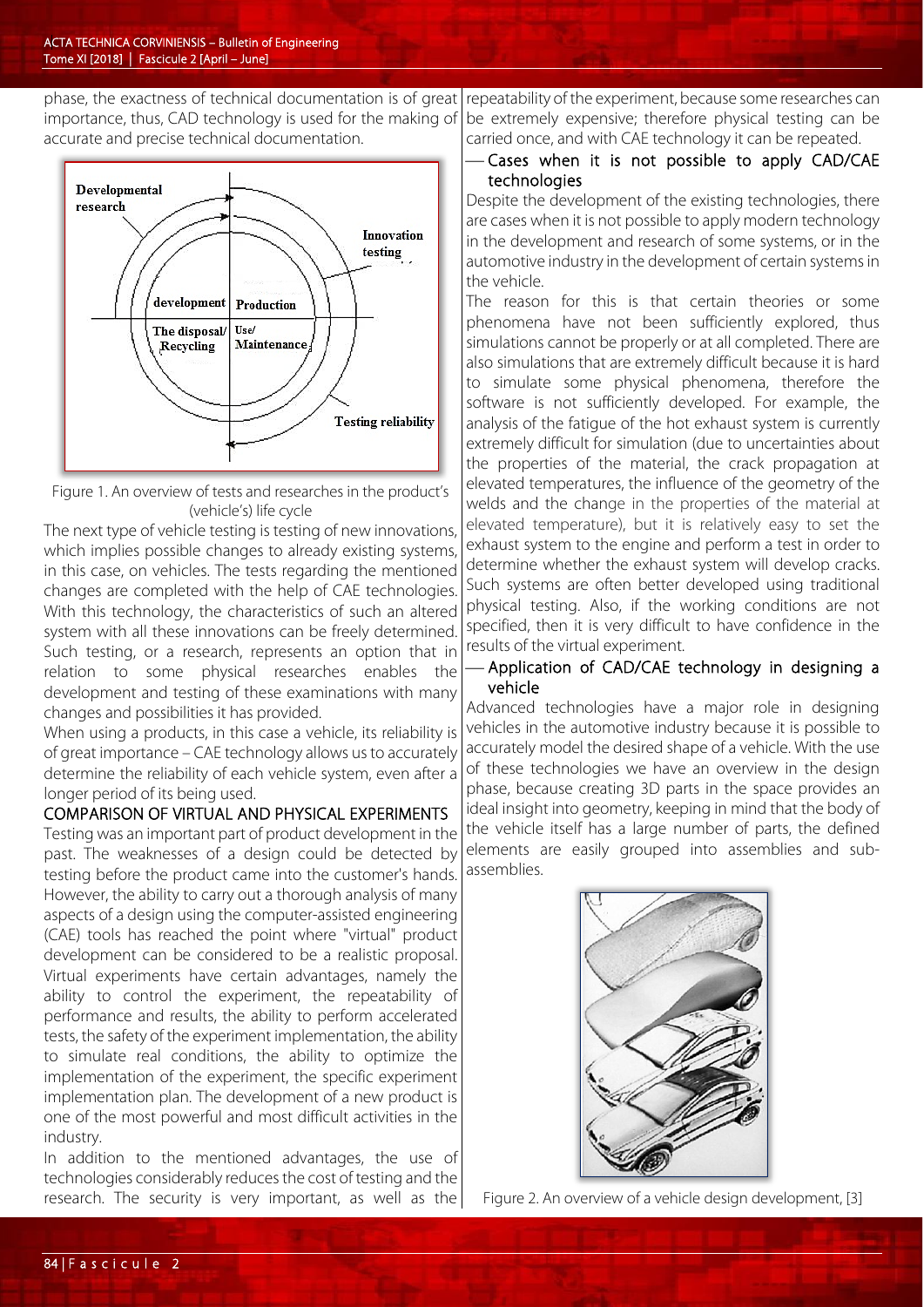With the help of technologies the creation of vehicle's appearance is accelerated, it is possible to create desired view at the drawing, the expenses of probing the body of the car are reduced, the co-operation of co-workers is simplified etc. These models are significant because they allow the comparison of the quality of all parts of a vehicle. The design phase itself is not so simple – there are several phases that have to be completed and these technologies allow all this to be done virtually, which is much simpler and cheaper. Figure 2 shows the stages in the designing of a vehicle.

 Benefits of CAD/CAE technology when analyzing vehicle's design

Not only is CAD technology important in designing vehicles, but its role is substantial in testing of a design, that is, it simplifies the testing of a known design. The importance of aerodynamics, the flow of air over the surface of a vehicle is very well known. Air resistance plays a very important role in all resistances, therefore it is a priority to maximize the aerodynamics of a vehicle.

With the help of these technologies it can be accurately determined which points on the vehicle are critical, and certain parts of a vehicle can be reconstructed if there is a suspicion that air spinning is increased. The use in these cases is very important because it is possible to reconstruct the design of a vehicle without expensive aerotunels and without the prototype, which greatly reduces the cost, and consequently lack of prototype saves time in the vehicle development. Figure 3 shows the look of a test using one of the technologies.





Figure 3. A demonstration of a vehicle's aerodynamic testing, [4]

CAE technology has also been used in the simulation of crash tests or in vehicle's body safety checks. These tests are very expensive and require specialized testing centers. In addition to rigorous and precise testing requirements, as well as prototypes of vehicles being tested, CAE technology produces precise results of vehicle deformation during testing, which is very useful and is possible to perform corrections to the virtual model of the vehicle with reduced cost of testing and time saving. Figure 4 shows an example of this test.





Figure 4. Safety test of the body of a vehicle, [5] Application of CAD/CAE technology to check vehicle's ergonomic characteristics

Ergonomic characteristics of vehicles are significant for the reduction of fatigue and facilitation of car driving. One of the software that is developed according to the principles of CAE technology is RAMSIS. RAMSIS is the world-leading 3D-CADergonomics tool, designed in cooperation with the German automobile industry for the ergonomic development of vehicles and cockpits.

Ergonomics is increasingly seen as a quality factor by the customer and it is becoming a significant differentiation criteria. RAMSIS is the world's leading CAD tool for the ergonomics design and analysis of vehicle's interior design and analysis of vehicle interior and working places and is used by 70% of the automobile manufacturers [6]. This software package allows you to check the ergonomic characteristics of the vehicle, or the comfort of the driver or other passengers in vehicles. RAMSIS is not only available to the user as a pure CAD application (e.g. integrated into CATIA or as stand-alone version) - as RAMSIS and VR, this ergonomics system can also be used for extensive real-time tests in virtual reality laboratories of automotive manufacturers.

Figure 5 shows the example of a driver in the vehicle and one of the possible analysis of the driver's comfort at a particular driver's position in the vehicle.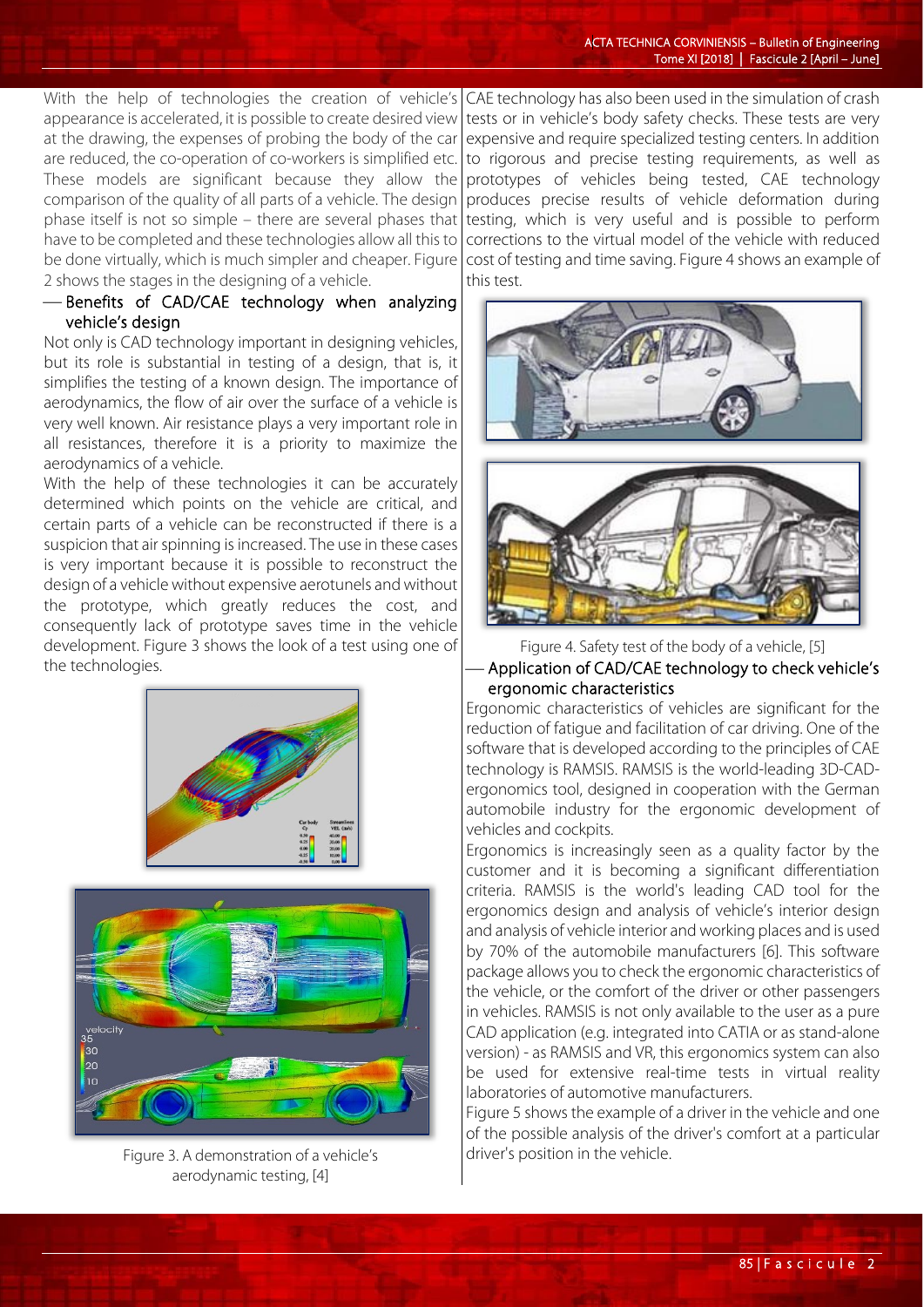



Figure 5. The analysis of the driver's comfort in the vehicle and the analysis in the CAE software

## Significance of CAE technology in examining the elements of passive interior safety

Bearing in mind the previously mentioned concern regarding the ergonomics of the vehicle, which in this case concerns the interior of the vehicle, the application of CAE technology is very important in the examination of the operation of individual elements of passive safety, such as an airbag, which, in the case of a traffic accident, should prevent the driver from hitting the steering wheel or other element of the interior.

Figure 6 shows an example of an analysis of driver's impact in the airbag. This application is very important in the analysis of the position and shape of the airbag, because it replaces long-term and highly complex physical work about driver's impacts in the airbag, as well as analysis of the shape and

position of the impact, baring in mind that passengers can be found in different positions in a traffic accident.





Figure 6. A demonstration of the analysis of driver's impact in the air bag by using CAE technology, [7]

# The importance of CAE technology in testing the performance and efficiency of certain systems in vehicle

In addition to benefits of all previously shown elements regarding ergonomics of the vehicle, CAE technology also enables the display of the flow of certain fluids through the various systems on the vehicle. CAE technology is used for testing air conditioning system (AC).





Figure 7. Demonstration of air flow simulation using CAE technology, [8]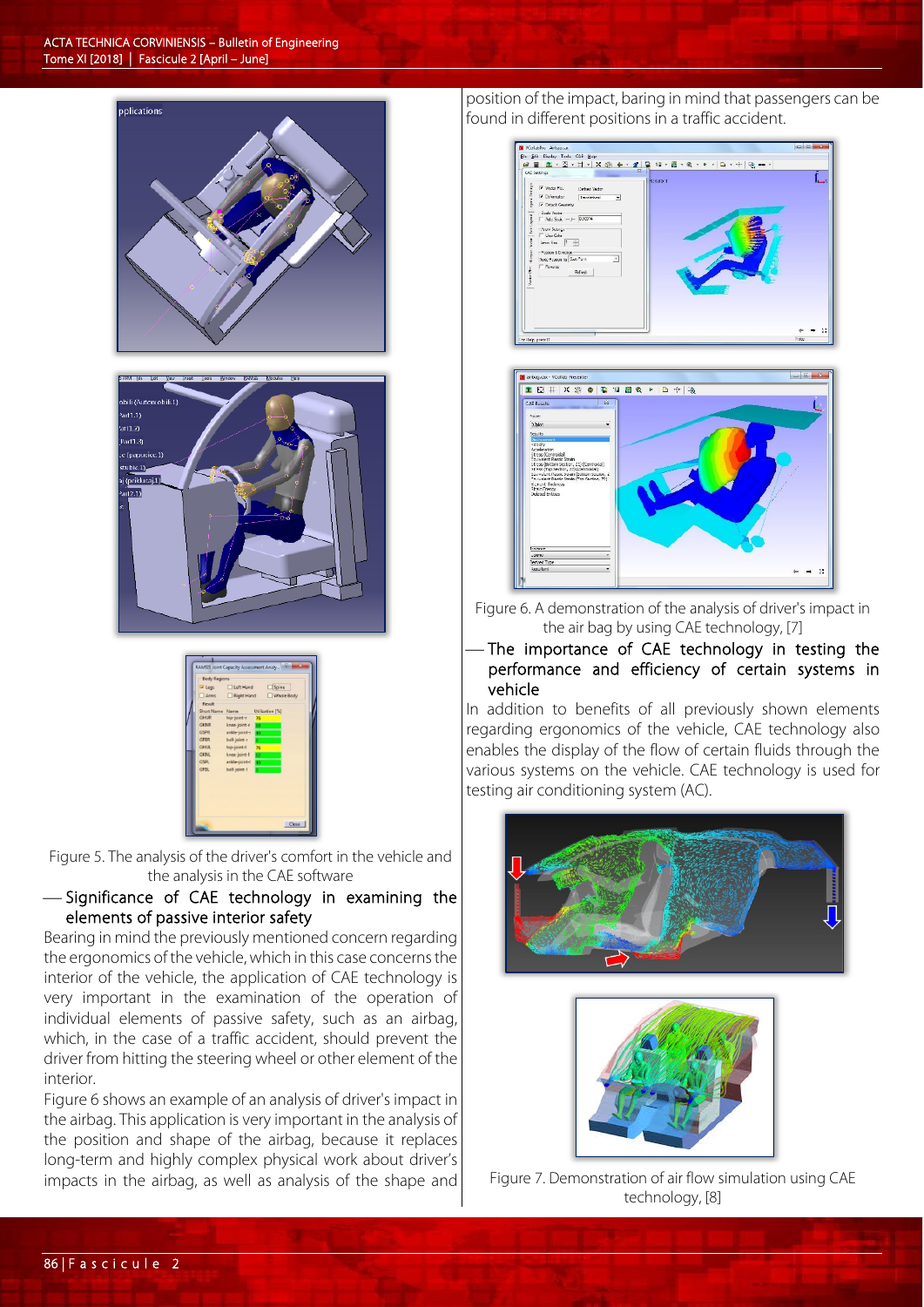#### Figure 7 shows a simulation of the operation and flow of air CONCLUSIONS

using this technology. With CAE, the flow of air in the vehicle is accurately determined as well as the impact on air temperatures in different vehicle zones. CAE simplifies tests of the validity of the operation of this system without complex experiments or expensive equipment. It is also possible to complete a simulation of cooling down of the engine or the air flow in the engine compartment.

#### The importance of CAD/CAE application while projecting vehicle's propulsion unit

Nowadays, the process of designing and manufacturing internal combustion engines (ICE) cannot begin without an adequate verification of the idea which is the first and most important stage in this business. Modern motors are mostly made by improving the existing ones, that is, by modernizing older solutions using software tools. Captured parameters are put into the appropriate software that through a complex mathematical model mimics complex physical and chemical processes in the engine. When such constructed engine is put into propulsion, the parameters of the monocylinder operation (engine indication) are collected, on which basis a mathematical model is developed and is further processed on the computer.

Mathematical models of the engine are made based on the laws of thermodynamics, fluid mechanics, chemical kinetics and other sciences. Depending on the type of engine on which it is operated (two-stroke, four-stroke, slow-moving, high-speed, diesel, otto-engine, etc.), the appropriate software is selected to mimic the given engine.

Having in mind that most of the processes and phenomena in the engine can be modeled and calculated using a computer, that motor parts can be "made" on the computer and that the engine itself, ie, its assemblies and subassemblies can be successfully simulated on the computer, we come to the concept of "virtual" engine. It means that the engine can be engineered, simulated, and tested on a computer before making the real prototype and testing it. The programs display the gas temperature during the operation of the virtual engine, as well as the temperature assumptions that [1] Wang, Donghui; Hu, Fan; Ma, Zhenyu; Wu, Zeping; certain mechanical parts of the engine are subjected to.

Thus, the constructor is able to monitor the flow of temperature, pressure and flow rate of gas, and to optimize it with various interventions on the virtual engine. After the thermodynamic calculation and the first modeling stage  $[2]$ provide the approximate dimensions and shapes of the motor parts, thorough examination is performed on several types of strains, which during the modeling give an insight about overloads and possible distruction of elements. Finite Element Methods (FEMs) are used today.

On the basis of these calculations, computers perform complicated analyzes, solve problems straight away and allow easy change of engine performance parameters, saving [4] both time and money.

Nowadays, product development is a very complex process because modern products are more elaborate since there is a demand to maximize efficiency with minimal consumption of certain means. The development in the automotive industry follows this trend, given the characteristics of today's vehicles. There are several stages in which it is possible to develop them.

The use of various modern software such as CAD and CAE technology, enables us to perform various researches very effectively and efficiently, and it is possible to test different modifications in order to improve the characteristics and develop them. The benefit of these systems is that they enable faster and cheaper research and development of the vehicle.

The adoption of this technology allows better communication between all members of the vehicle development team, because each problem can be graphically displayed, better production of technical documentation, possible repetition of each simulation or research with the possibility to change the model itself, at minimal cost, the possibility to test one vehicle or its elements several times under different conditions, it is not necessary to create a prototype for testing, it eliminates the need for expensive test equipment, allows designers to inspect all faults on a vehicle or system.

Compared to physical experiments, which are carried out in real conditions and environment, the virtual experiments may have certain disadvantages, however, they are quite developed and can simulate real conditions, and they will continue to develop and eliminate their drawbacks.

# Note

This paper is based on the paper presented at 7th International Conference Industrial Engineering and Environmental Protection 2017 – IIZS 2017, organized by University of Novi Sad, Technical Faculty "Mihajlo Pupin", in Zrenjanin, SERBIA, 12 – 13 October 2017.

#### References

- Zhang Weihua, A CAD/CAE integrated framework for structural design optimization using sequential approximation optimization, Advances in Engineering Software, Volume: 76 Issue 1 (2014)
- Letić, D., Davidović, B., Radulović, B., Berković, I., Desnica, E., The high-performance algorithm of the computer methods at the establishing of the states of stress of the brake mechanism by the finite element method (fem), Metalurgija 51 (4) 2012., pp. 513– 517, ISSN 0543-5846
- [3] Tovey M., Concept design CAD for the automotive industry, Journal of Engineering Design. Mar2002, Vol. 13 Issue 1, p5-18. 14p, ISSN: 0954-4828, 2002.

Aerodinamičnost,

https://www.google.rs/imgres?imgurl=http://www2.m ech.kth.se/courses/5C1211/